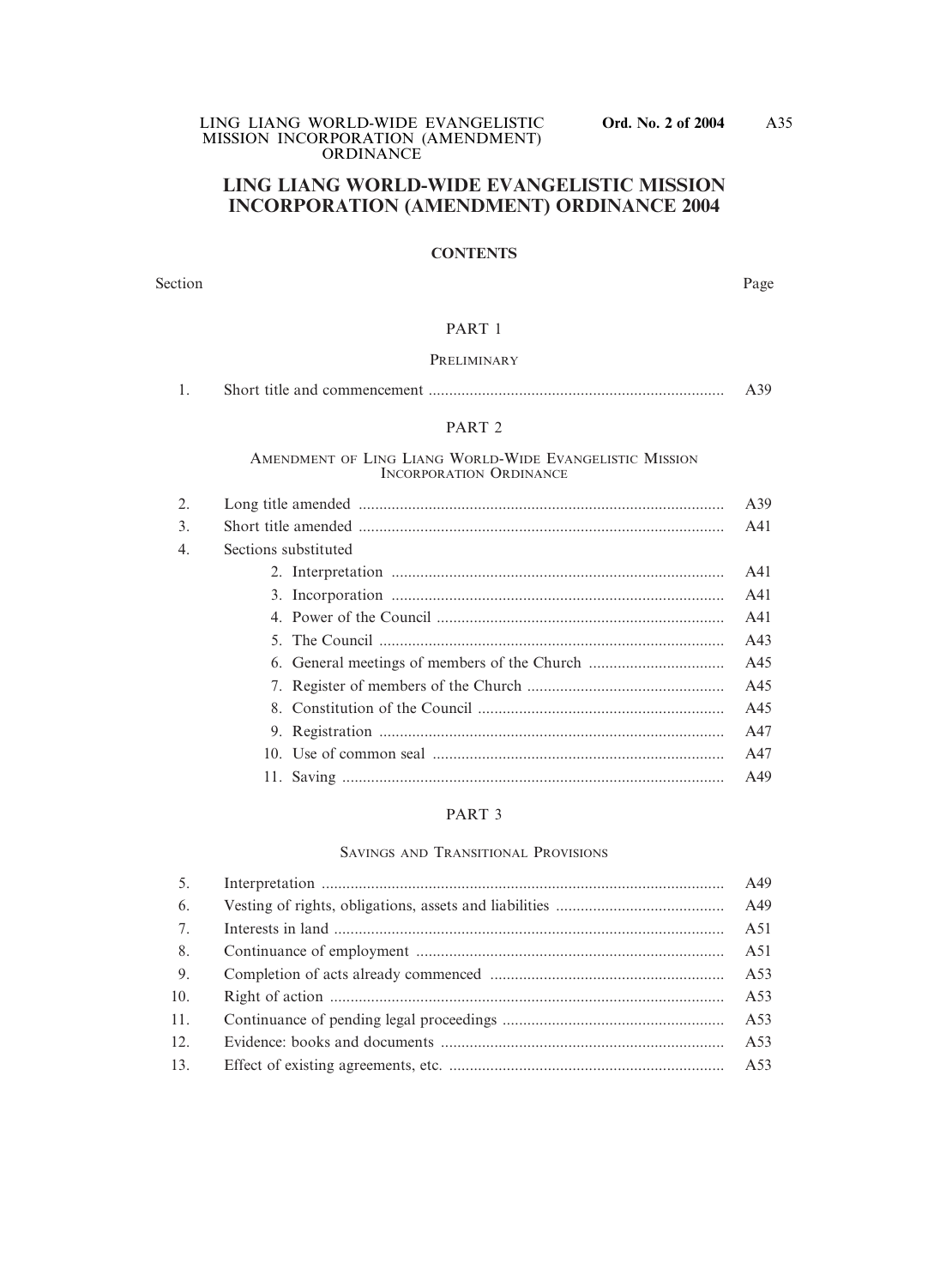#### LING LIANG WORLD-WIDE EVANGELISTIC **Ord. No. 2 of 2004** MISSION INCORPORATION (AMENDMENT) ORDINANCE

#### Section Page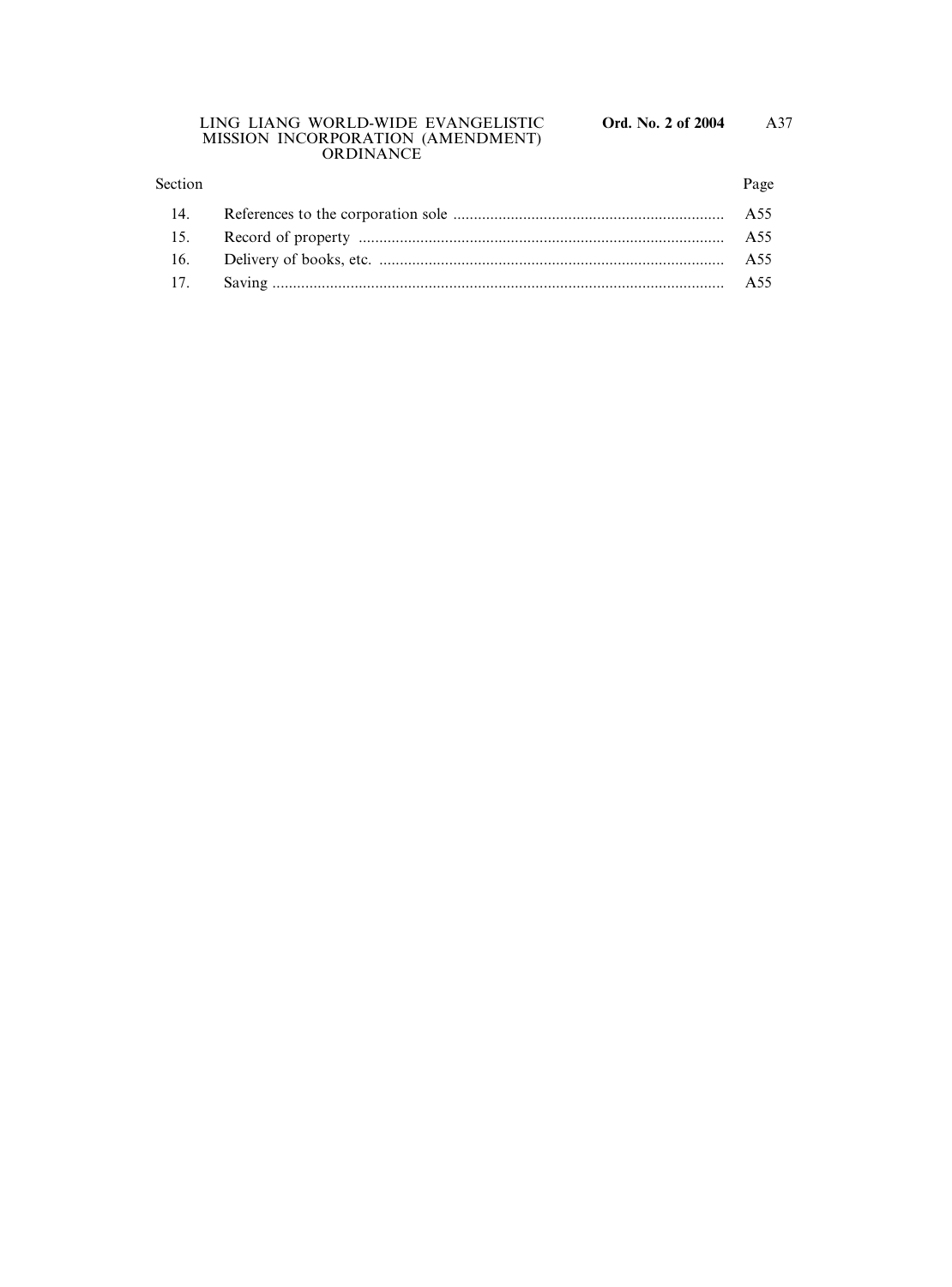# **HONG KONG SPECIAL ADMINISTRATIVE REGION**

ORDINANCE NO. 2 OF 2004



TUNG Chee-hwa Chief Executive 20 January 2004

An Ordinance to amend the Ling Liang World-Wide Evangelistic Mission Incorporation Ordinance.

[1 April 2004]

Enacted by the Legislative Council.

# PART 1

#### **PRELIMINARY**

#### **1. Short title and commencement**

(1) This Ordinance may be cited as the Ling Liang World-Wide Evangelistic Mission Incorporation (Amendment) Ordinance 2004.

(2) This Ordinance shall come into operation on 1 April 2004.

## PART 2

#### AMENDMENT OF LING LIANG WORLD-WIDE EVANGELISTIC MISSION INCORPORATION ORDINANCE

#### **2. Long title amended**

The long title to the Ling Liang World-Wide Evangelistic Mission Incorporation Ordinance (Cap. 1079) is amended by repealing "the President in Hong Kong of the Ling Liang World-Wide Evangelistic Mission" and substituting "The Council of Ling Liang World-Wide Evangelistic Mission Hong Kong Ling Liang Church".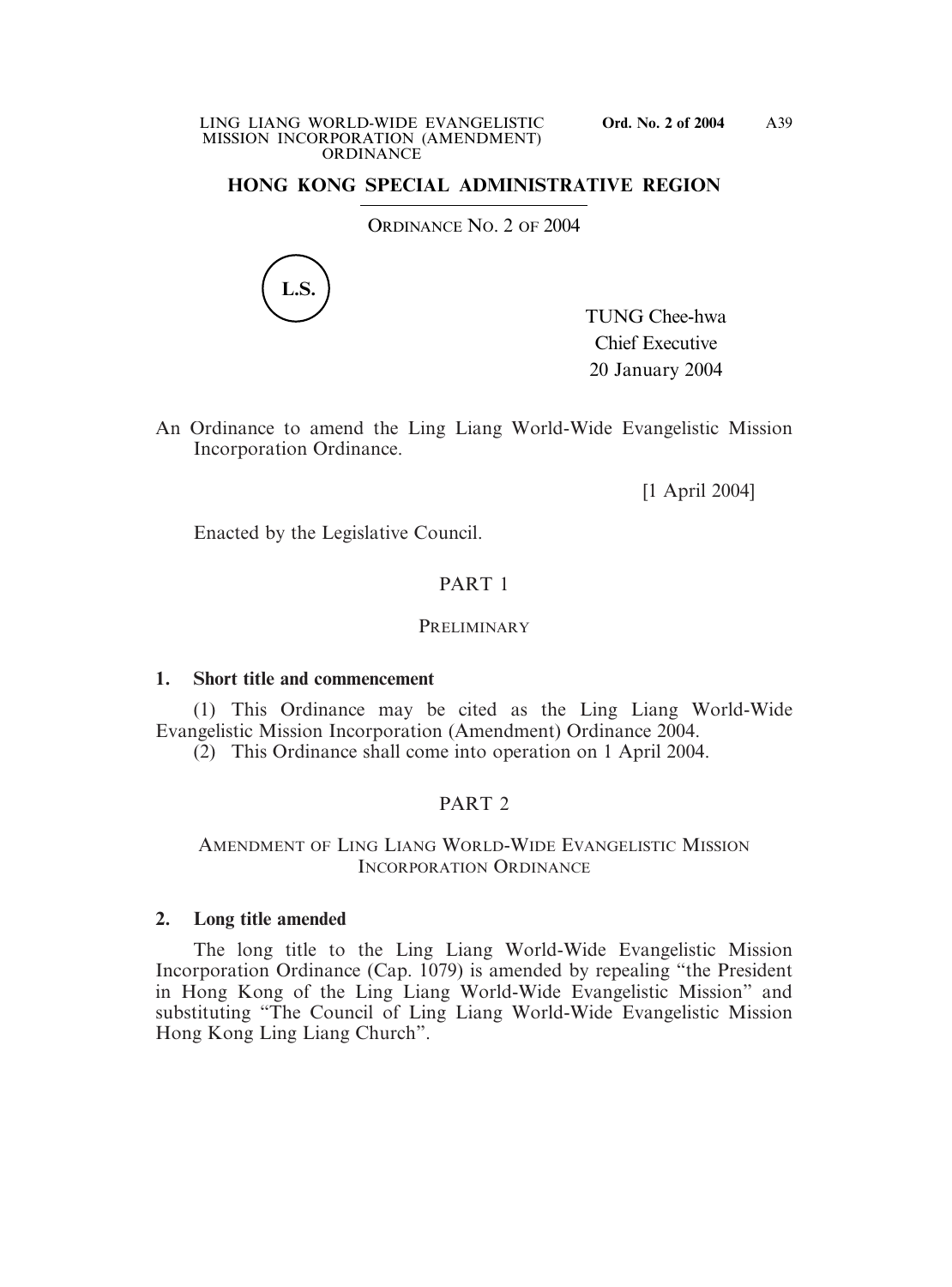#### **3. Short title amended**

Section 1 is amended by repealing "the Ling Liang World-Wide Evangelistic Mission" and substituting "The Council of Ling Liang World-Wide Evangelistic Mission Hong Kong Ling Liang Church".

# **4. Sections substituted**

Sections 2, 3, 4, 5, 6 and 7 are repealed and the following substituted—

# "**2. Interpretation**

In this Ordinance, unless the context otherwise requires—

- "Church" (靈糧堂) means the Ling Liang World-Wide Evangelistic Mission Hong Kong Ling Liang Church (also known as Hong Kong Ling Liang Church) taken as a whole which shall include all its churches, schools and other establishments for the time being;
- "Constitution" (會章) means the Constitution of the Council under section 8;
- "Council" (堂委會) means The Council of Ling Liang World-Wide Evangelistic Mission Hong Kong Ling Liang Church;
- "Council Member" (堂委會成員) means a member of the Council appointed under section 5(1);
- "member of the Church" (會友) means a person whose name appears in the register referred to in section 7.

# **3. Incorporation**

The Council—

- (*a*) shall be a body corporate;
- (*b*) shall have the English name of "The Council of Ling Liang World-Wide Evangelistic Mission Hong Kong Ling Liang Church" and the Chinese name of "基督桝靈糧世界佈道會香 港靈糧堂堂務委員會";
- (*c*) shall have perpetual succession and may sue and be sued in all courts and tribunals in Hong Kong; and
- (*d*) shall have and may use a common seal.

# **4. Power of the Council**

The Council shall have full power—

(*a*) to manage, administer and operate the Church;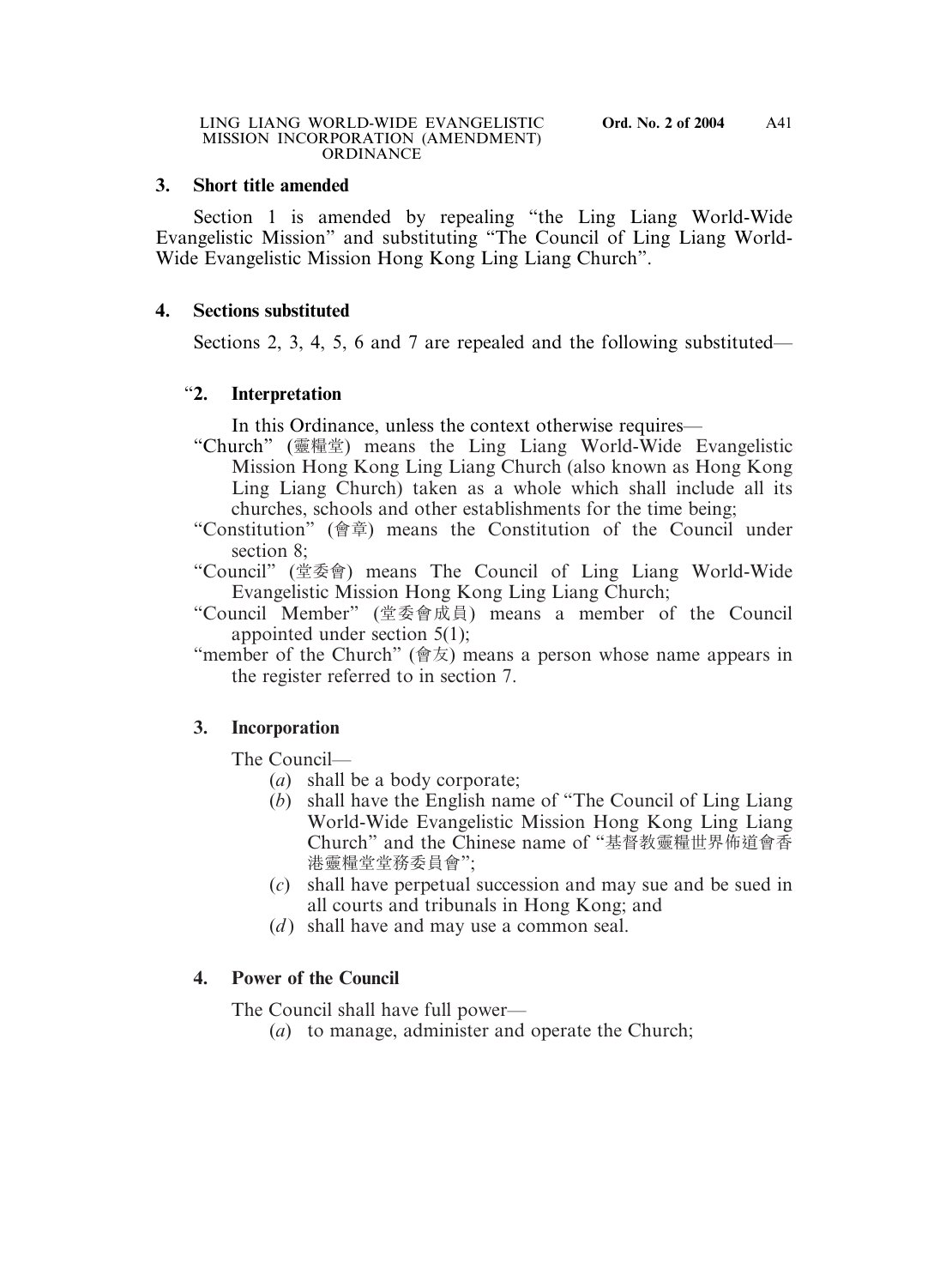- (*b*) to establish, manage, administer and operate any church, school or educational or charitable institution as it thinks fit;
- (*c*) to acquire, accept leases of, purchase, take or otherwise hold and enjoy any land, building or structure;
- (*d*) to acquire, purchase and possess any goods or chattels;
- (*e*) to invest moneys on deposit in any bank or in any government bonds or on mortgage of any land or building or in or on debentures, debenture-stocks, stocks, funds, shares or securities of any corporation or company;
- (*f*) to grant, sell, convey, assign, surrender, exchange, partition, yield up, mortgage, demise, let, reassign, transfer or otherwise dispose of, any land, building, mortgages, debentures, debenture-stocks, stocks, funds, shares, securities, vessels, goods or chattels for the time being vested in or belonging to the Council, upon such terms as it thinks fit;
- (*g*) to act as custodian, trustee or manager of any property or fund for any charitable purpose;
- (*h*) to accept gifts, donations and endowments;
- (*i*) to subscribe to and to grant donations for any charities or for education, advancement of religion, relief of poverty or other purposes of a charitable nature beneficial to the community;
- ( *j*) to develop either alone or jointly with other or others and turn to account any land acquired by the Council or in which it is interested, by entering into contracts and arrangements of all kinds with any person for that purpose in such manner or on such terms and conditions as it thinks fit;
- (*k*) to borrow money upon such terms as the Council shall think fit, and to raise money by public or private subscription; and
- (*l*) generally to do such other things as may appear to be incidental or conducive to the aims and objects of the Council as provided by the Constitution.

# **5. The Council**

(1) The Council shall consist of such members as shall be provided by the Constitution and shall be appointed and removed in accordance with the Constitution.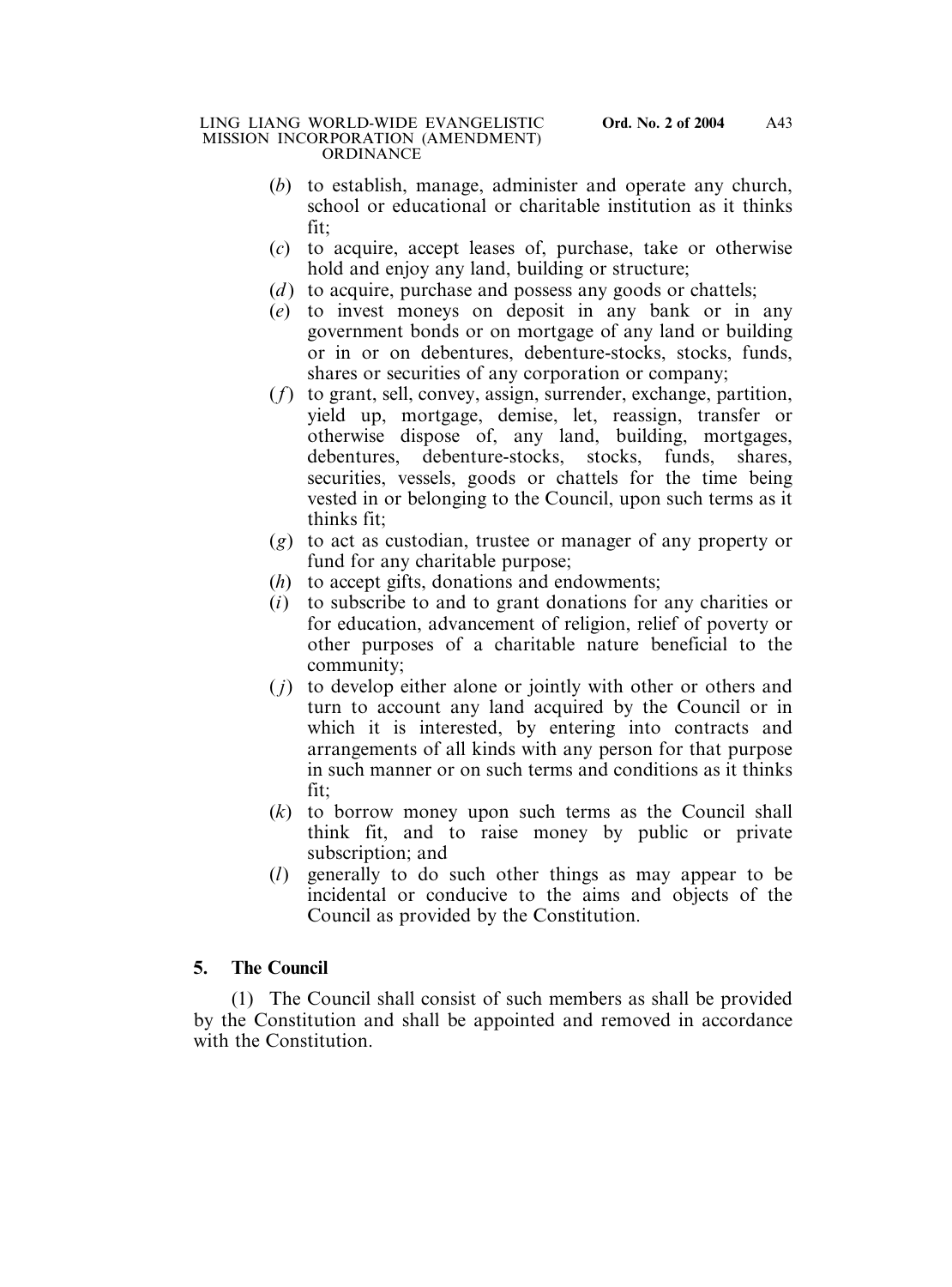(2) The Chairman and Vice-Chairman of the Council shall be elected by the members of the Church at its general meeting in accordance with the Constitution.

## **6. General meetings of members of the Church**

(1) There shall be an annual general meeting of the members of the Church to be held in each year at such time and place as the Council may decide and the intervening period between any 2 annual general meetings shall not exceed 15 months.

(2) At the annual general meeting, the Council shall in accordance with the Constitution submit to the meeting its income and expenditure accounts together with the reports of the Council and auditors for consideration and passing by the members of the Church, if thought fit.

(3) The members of the Church can consider and pass appropriate resolutions if they think fit on all other businesses duly set out in the notice of meeting of the annual general meeting.

(4) Extraordinary general meetings of the members of the Church may be convened at any time of the year in accordance with the Constitution.

## **7. Register of members of the Church**

The Council shall—

- (*a*) keep a register of members of the Church; and
- (*b*) enter in such register the names of all such persons as are in the opinion of the Council proper persons to be admitted as members of the Church and remove the names of members from the register in accordance with the Constitution.

## **8. Constitution of the Council**

(1) The existing constitution of the Church shall be the Constitution of the Council.

(2) Upon receiving an application signed by at least one-third of the Council Members proposing any addition, alteration or amendment to the Constitution (the "Proposed Amendments"), the Council shall consider such application and if the Proposed Amendments receive the support of three-fourths of the Council Members, a meeting of the members of the Church shall be convened to consider the Proposed Amendments which shall become effective if the resolution to adopt the Proposed Amendments is passed by a majority of the members present at the meeting.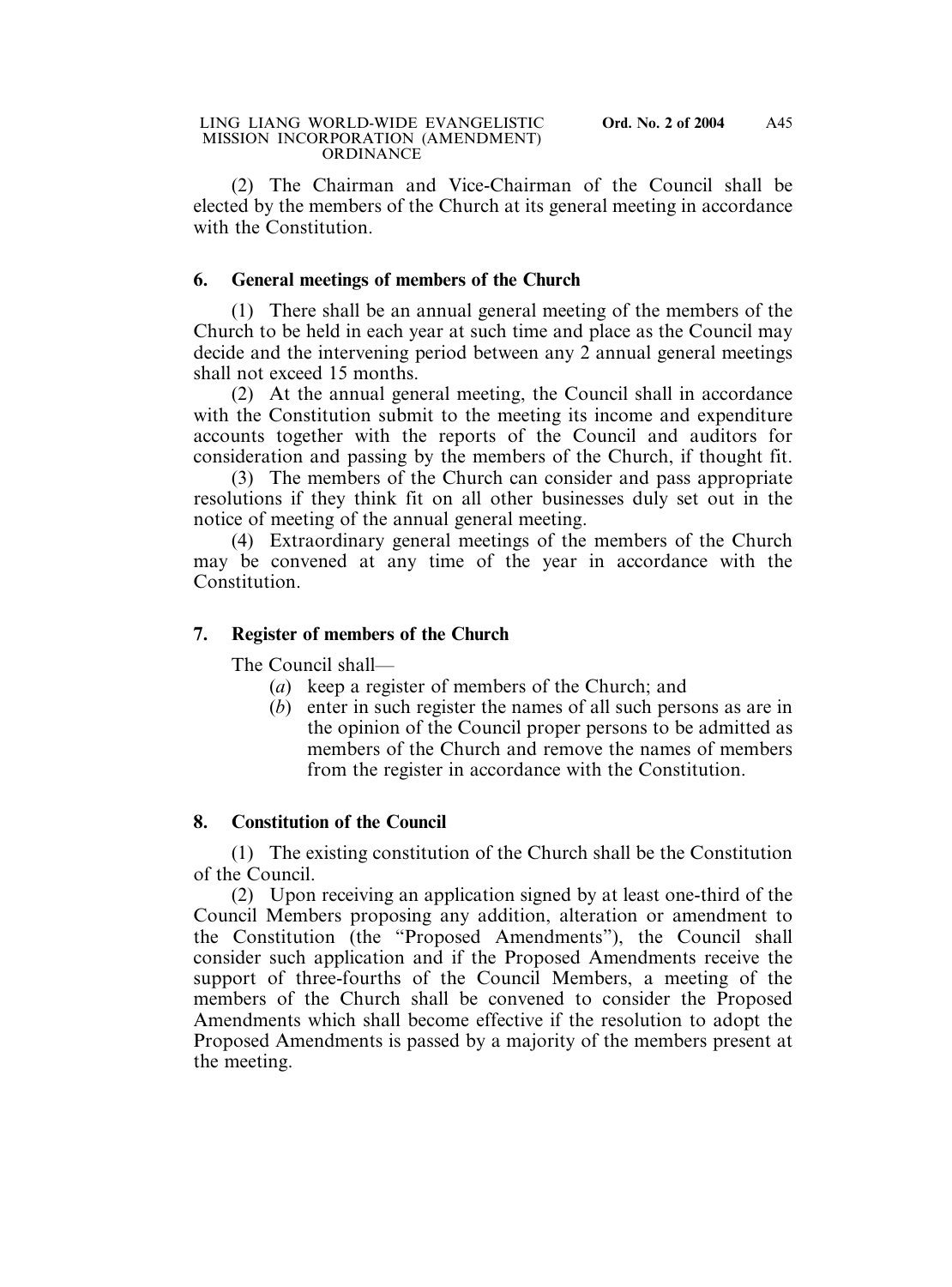## **9. Registration**

(1) The Council shall forward to the Registrar of Companies for registration the following—

- (*a*) notice of the address of the principal office of the Council and any change thereto;
- (*b*) a copy of the Constitution and of any amendment thereto, certified as correct by the Chairman or Vice-Chairman of the Council;
- (*c*) a list of the names and addresses of the Council Members for the time being and any change therein, certified as correct by the Chairman or Vice-Chairman of the Council;
- (*d*) the name and address of any person authorized under section 10 to sign deeds, documents and other instruments and any change therein, certified as correct by the Chairman or Vice-Chairman of the Council.

(2) Registration in accordance with subsection (1) shall be made within 28 days of the commencement of the Ling Liang World-Wide Evangelistic Mission Incorporation (Amendment) Ordinance 2004 (2 of 2004) or within 28 days of any amendment, change or appointment of authorized person (as the case may be).

(3) For the purpose of enabling any member of the public who intends to deal with the Council to ascertain the contents of the Constitution and the identities of the Council Members, any person may inspect a copy, in such form as the Registrar of Companies considers appropriate, of any of the documents registered under this section upon payment of such fees as may be prescribed under section 304 of the Companies Ordinance (Cap. 32) for the inspection of a document under section 305 of that Ordinance.

(4) The Council shall pay such fees for registering any document with the Companies Registry as may be prescribed under section 304 of the Companies Ordinance (Cap. 32) for the registration of a document with the Registrar of Companies.

(5) Every document forwarded to the Registrar of Companies under this Ordinance shall comply with such requirements as the Registrar of Companies may specify for the purpose of enabling him to make copies or image records of the document.

# **10. Use of common seal**

All deeds, documents and other instruments requiring the seal of the Council shall be sealed with the common seal of the Council and signed by at least 4 Council Members authorized by the Council in that behalf.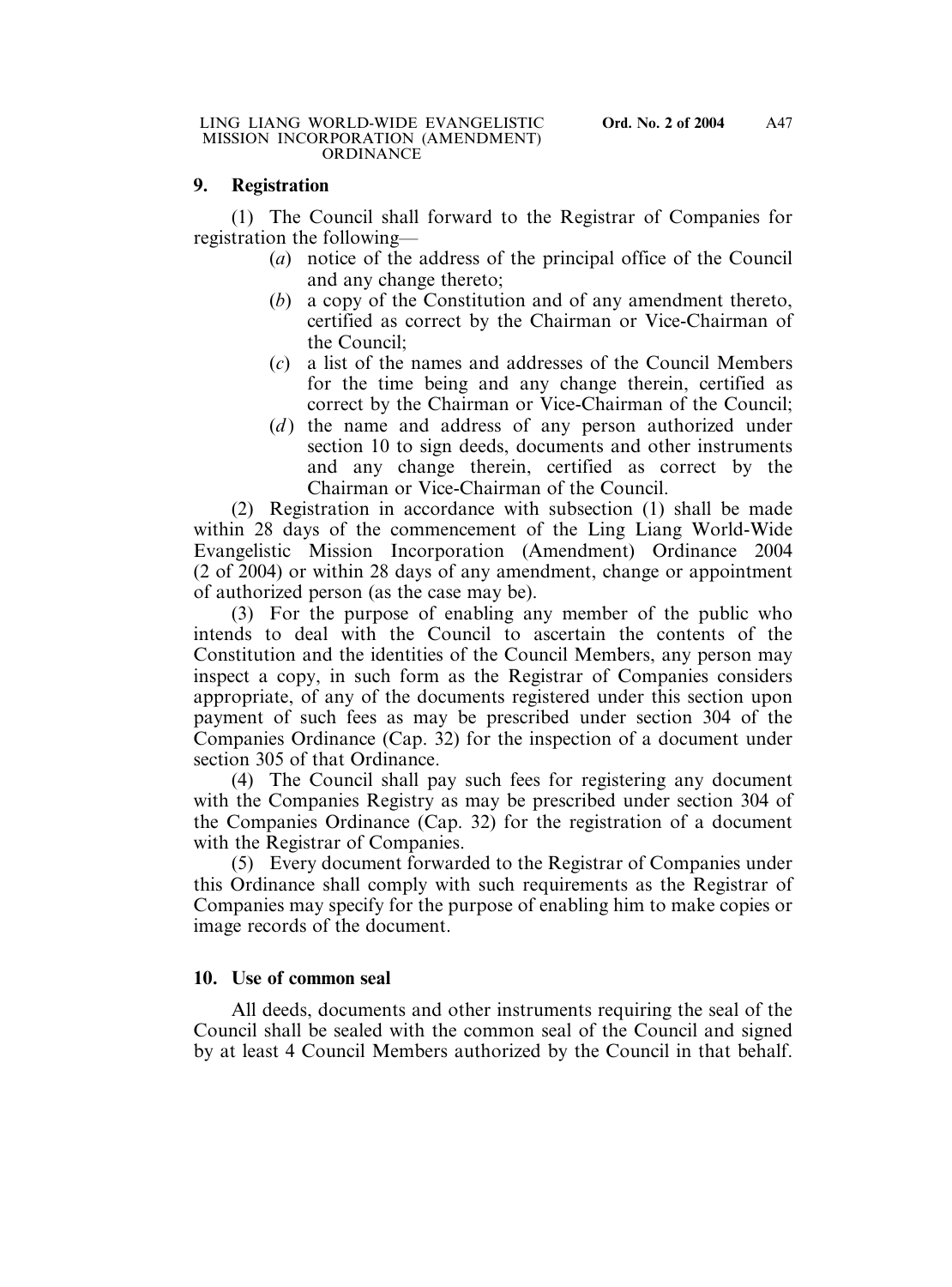# **11. Saving**

Nothing in this Ordinance shall affect or be deemed to affect the rights of the Central Authorities or the Government of the Hong Kong Special Administrative Region under the Basic Law and other laws, or the rights of any body politic or corporate or of any other person except such as are mentioned in this Ordinance and those claiming by, from or under them"

# PART 3

## SAVINGS AND TRANSITIONAL PROVISIONS

## **5. Interpretation**

In this Part—

- "commencement date" (生效日期) means the date on which this Ordinance comes into operation;
- "the corporation sole" (單一法團) means the President for the time being in Hong Kong of the Ling Liang World-Wide Evangelistic Mission incorporated as a corporation sole under the Ling Liang World-Wide Evangelistic Mission Incorporation Ordinance;
- "Council" (堂委會) means The Council of Ling Liang World-Wide Evangelistic Mission Hong Kong Ling Liang Church;
- "Ling Liang World-Wide Evangelistic Mission Incorporation Ordinance" (《基 督桝靈糧世界佈道會法團條例》) means the Ordinance known as the Ling Liang World-Wide Evangelistic Mission Incorporation Ordinance (Cap. 1079) that was in force immediately before the commencement date.

### **6. Vesting of rights, obligations, assets and liabilities**

(1) All rights, obligations, assets and liabilities of the corporation sole shall be vested in the Council as from the commencement date by virtue of this section without any conveyance, assignment or instrument of transfer whatever.

(2) The production of a Government Printer's copy, or a document certified by a solicitor to be a true copy of a Government Printer's copy, of this Ordinance shall be conclusive evidence for all purposes of any vesting effected by this section.

(3) Without affecting the generality of subsection (2), a certificate given by or on behalf of the Council on or after the commencement date that any right, obligation, asset or liability specified in the certificate (being any right,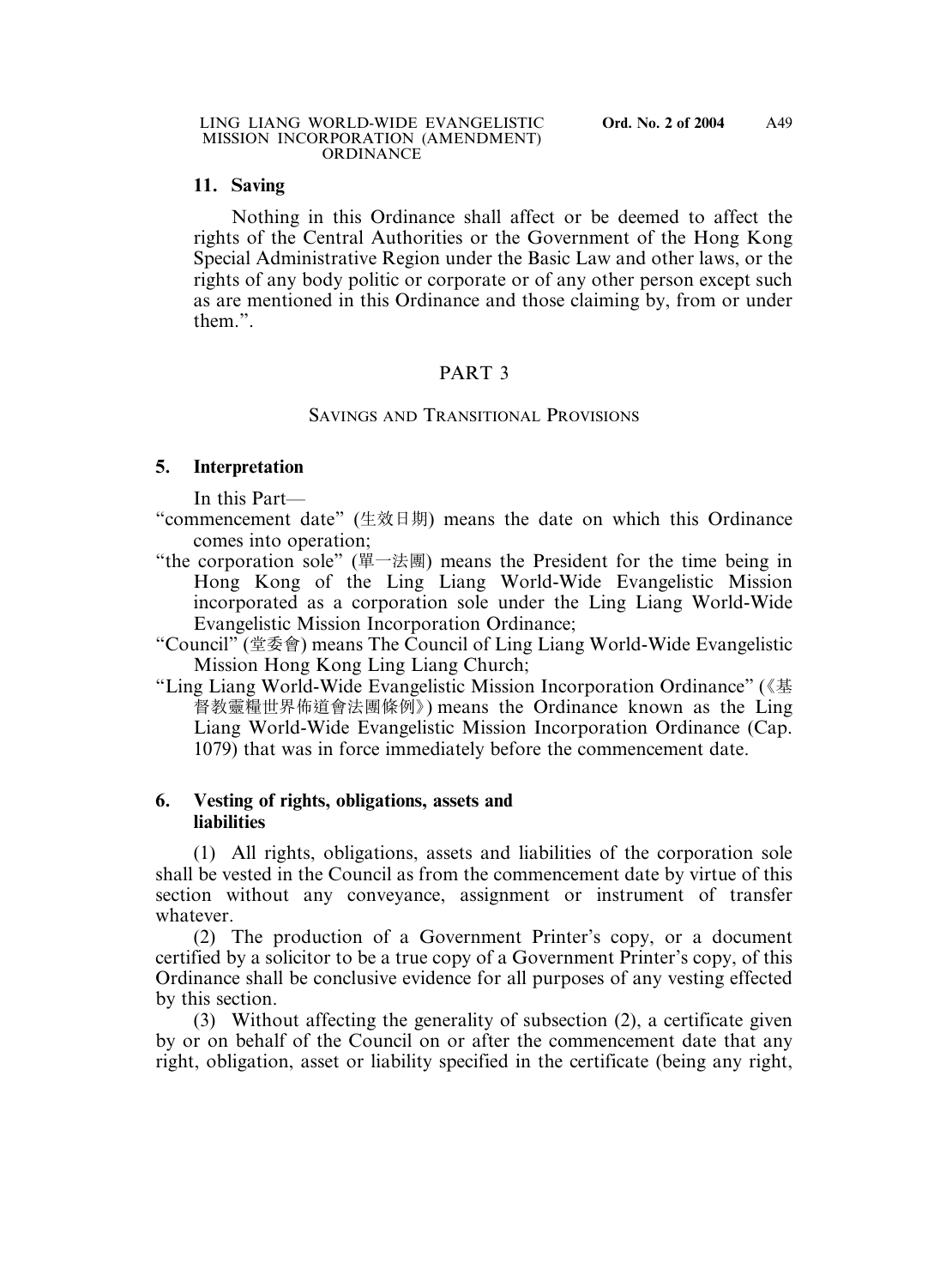obligation, asset or liability which immediately before the commencement date was that of the corporation sole) is vested in the Council under this section shall, in the absence of error, be conclusive evidence for all purposes of the fact so certified.

(4) The vesting in the Council of any rights, obligations, assets or liabilities under this section does not constitute a sale or other disposal of those rights, obligations, assets or liabilities for the purposes of any provisions contained in any instrument concerning or affecting such rights, obligations, assets or liabilities.

### **7. Interests in land**

(1) The vesting in the Council of an interest in land effected by section 6 does not—

- (*a*) operate as a breach of covenant or condition against alienation;
- (*b*) give rise to any right of pre-emption, right of forfeiture, right of re-entry, option, damages or other right of action affecting land;
- (*c*) invalidate or discharge any contract or security;
- (*d*) operate so as to merge any leasehold interest in the reversion expectant on it; or
- (*e*) extinguish, affect, vary, diminish or postpone any priority of that interest, whether under the Land Registration Ordinance (Cap. 128), at law or in equity.

(2) The Council shall, after the commencement date, register or cause to be registered in the Land Registry a Government Printer's copy of this Ordinance or a certificate under section 6(3) in relation to any interest in land affected by section 6.

(3) For the avoidance of doubt, any delay or omission to register a Government Printer's copy of this Ordinance or a certificate under section 6(3) shall not affect the vesting by virtue of section 6.

## **8. Continuance of employment**

- (1) Subject to subsection (2)—
	- (*a*) a person who immediately before the commencement date was employed by the corporation sole continues to be employed by the Council on the same terms and conditions, including the remuneration payable, as applied to that person immediately before that date; and
	- (*b*) there is no break or interruption in the employment of such person only because of the commencement of Part 2.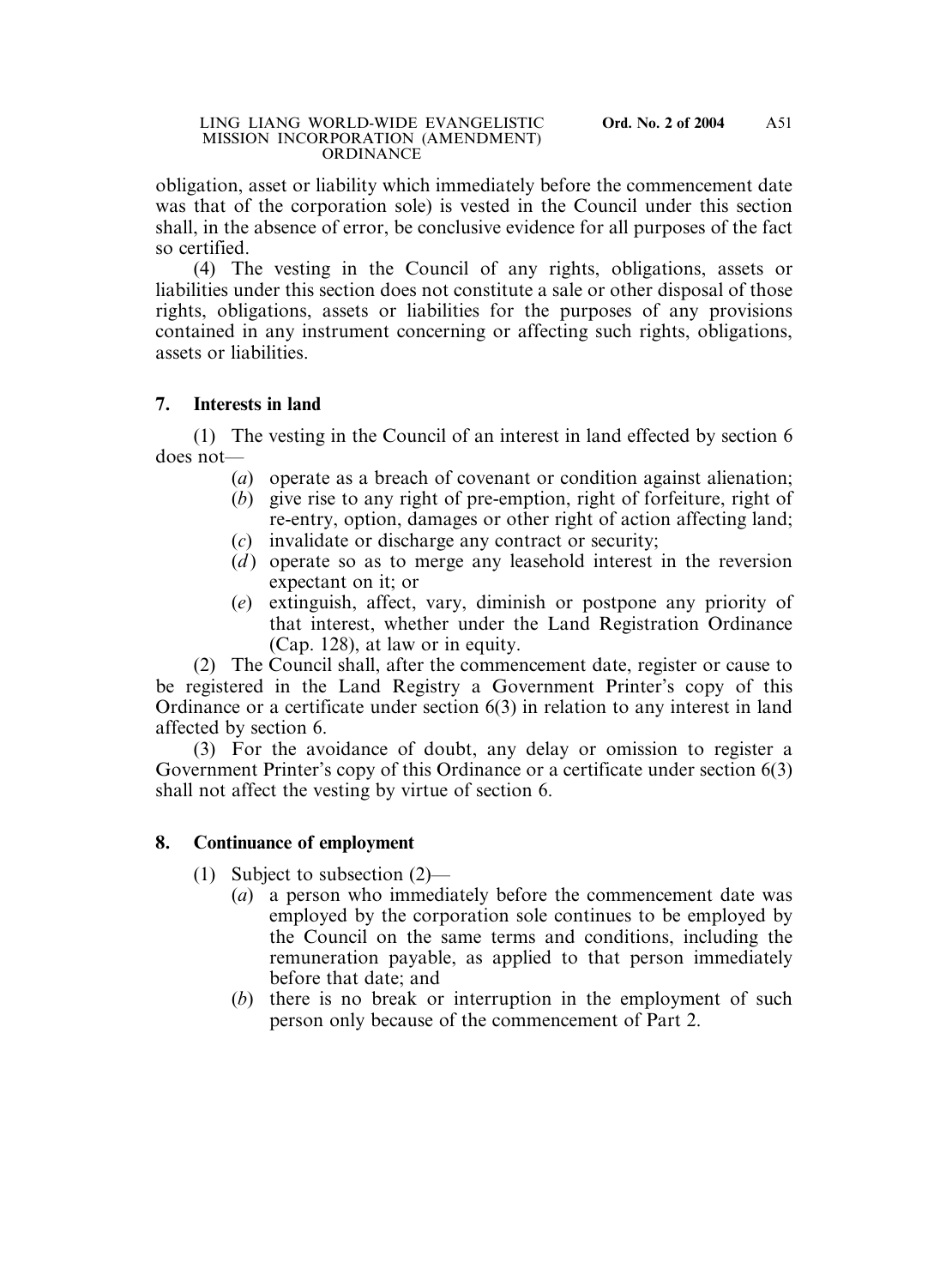#### LING LIANG WORLD-WIDE EVANGELISTIC **Ord. No. 2 of 2004** MISSION INCORPORATION (AMENDMENT) **ORDINANCE**

(2) The employment of a person referred to in subsection (1) may be terminated, or the terms and conditions of such employment varied, after the commencement date by the Council in the same manner and to the same extent as immediately before that date.

# **9. Completion of acts already commenced**

Anything which immediately before the commencement date is being done by, on behalf of or in relation to the corporation sole may be carried on or completed by, on behalf of or in relation to the Council (as the case may be).

# **10. Right of action**

(1) The Council may be sued for the obligations and liabilities to which it is subject under section 6.

(2) The Council may sue on, recover or enforce a chose in action vested in it under section 6 without having to give notice of the vesting to a person bound by the chose in action.

# **11. Continuance of pending legal proceedings**

Where, immediately before the commencement date, any legal proceedings to which the corporation sole is a party are pending, the name of the Council shall be substituted for that of the corporation sole and the proceedings shall not abate by reason only of such substitution.

## **12. Evidence: books and documents**

(1) Books and any other document which would, before the commencement date, have been evidence in respect of any matter for or against the corporation sole are admissible in evidence in respect of the same matter for or against the Council (as the case may be).

(2) In this section "document" (文件) has the same meaning as in section 46 of the Evidence Ordinance (Cap. 8).

# **13. Effect of existing agreements, etc.**

Any agreement, arrangement or contract made or entered into or transaction effected or other thing done by, to or in relation to the corporation sole which is in force or effective immediately before the commencement date or which is to take effect on or after that date shall have effect as from that date as if made, entered into, effected or done by, to or in relation to the Council (as the case may be).